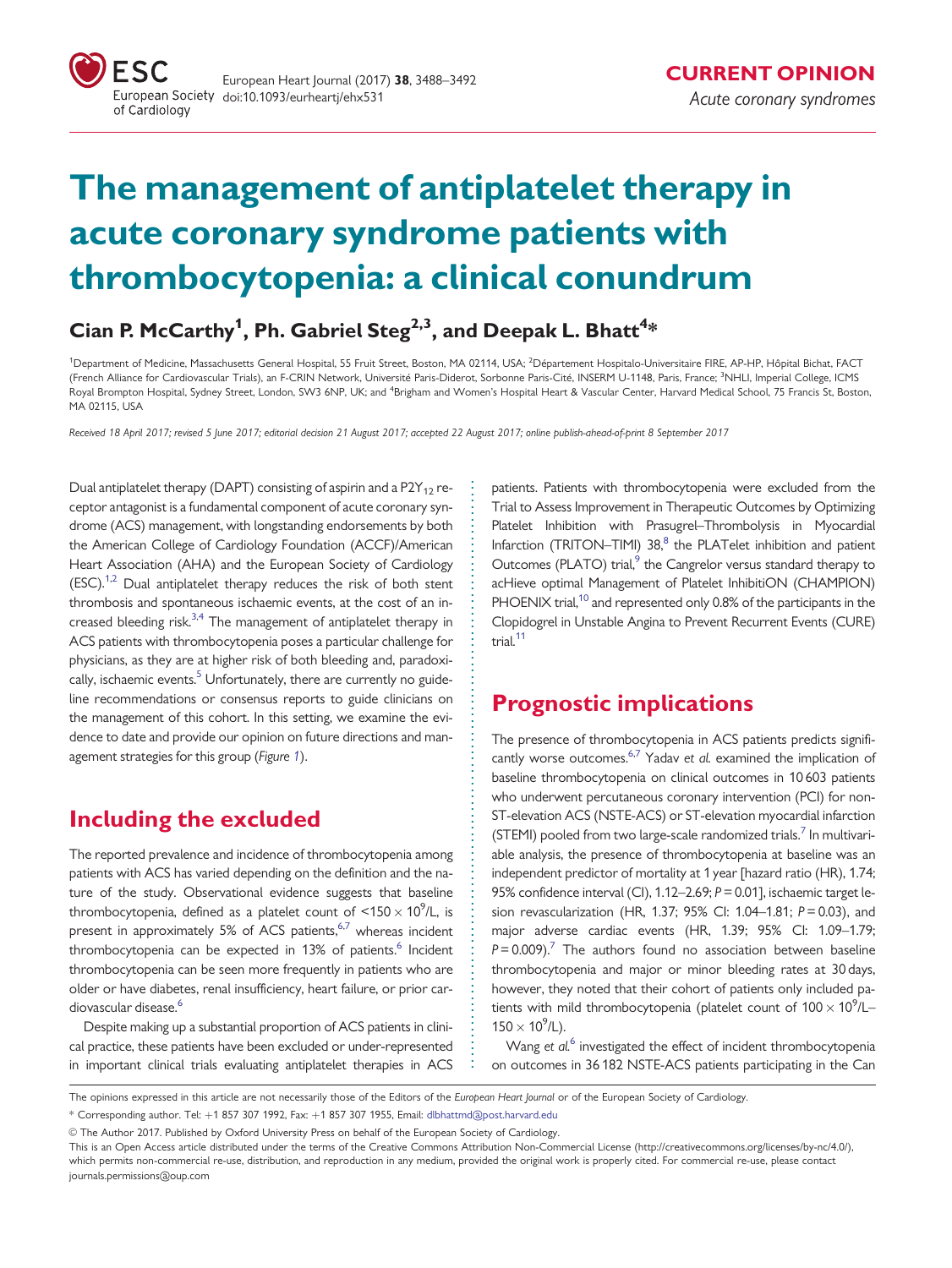<span id="page-1-0"></span>

. . . . . . . . . . . . . . . . . . . . . . . . . . . . . .

Figure I Figure outlining strategies to minimize bleeding risk in acute coronary syndrome patients with thrombocytopenia.

Rapid Risk Stratification of Unstable Angina Patients Suppress Adverse Outcomes With Early Implementation of the American College of Cardiology/American Heart Association Guidelines (CRUSADE) quality improvement initiative. Risks of inpatient mortality and bleeding correlated directly with severity of thrombocytopenia and even mild thrombocytopenia (platelet nadir 100 to  $149 \times 10^{9}$ /L) was associated with increased risks of mortality [adjusted odds ratio (OR), 2.01; 95% CI: 1.69 to 2.38] and bleeding (adjusted OR, 3.76; 95% CI: 3.43 to 4.12). Every 10% decrease in platelet count was associated with increased mortality (adjusted ORs: 1.39, 95% CI: 1.33 to 1.46) and bleeding risk (adjusted OR: 1.89, 95% CI: 1.83 to 1.95). Ominously, approximately one in four patients who developed moderate/severe thrombocytopenia did not survive the hospitalization.<sup>6</sup> The influence of the aetiology of thrombocytopenia on prognosis and treatment has not been well investigated and warrants exploration. Liver disease in particular is associated with coagulation disorders as well and therefore may carry even greater bleeding risk in the setting of thrombocytopenia.

The association of thrombocytopenia and increased ischaemic events remains poorly understood. It may reflect the presence of a greater degree of comorbidities that are unmeasured. Some authors have suggested that thrombocytopenia in ACS may reflect a greater burden of atherosclerosis predisposing to heightened platelet consumption, or reflect clinically significant thrombosis, and consequently, its presence should be viewed as a marker of disease severity.<sup>[5,12](#page-4-0)</sup>

# Management strategies and future directions

Has this common and high-risk group of patients been neglected by the research community to date? This appears to be the case, with an absence of evidence to guide physicians on the management of this cohort leading to a sense of despair amongst clinicians, as summarized by Warkentin et al. in an editorial 'We know that

#### Table | Classification of thrombocytopenia

| <b>Classification</b> | <b>Platelet count</b>                                                      |
|-----------------------|----------------------------------------------------------------------------|
| Mild                  | $150 \times 10^{9}$ /L but > 100 $\times 10^{9}$ /L                        |
| Moderate              | <100 $\times$ 10 <sup>9</sup> /L but $\geq$ 50 $\times$ 10 <sup>9</sup> /L |
| Severe                | $<$ 50 $\times$ 10 <sup>9</sup> /L                                         |

#### Table 2 Strategies to minimize bleeding risk in patients with significant thrombocytopenia

- Avoid non-steroidal anti-inflammatory drugs
- Avoid glycoprotein IIb/IIIa inhibitors
- Utilize a proton pump inhibitor unless contraindicated
- Aspirin should be used in low-dose form
- If a patient is already receiving a long-term anticoagulation agent, triple therapy should be avoided
- If a patient is undergoing percutaneous coronary intervention:
	- Radial approach preferred to femoral approach
	- Restrict dual antiplatelet therapy to 1 month post-stent
	- o Second generation drug-eluting stent preferred to bare-metal stent

thrombocytopenia is bad, but we do not think we can do anything about it'.<sup>[12](#page-4-0)</sup> It is our belief that positive steps can be made and should begin with randomized clinical trials evaluating the safety and efficacy of various antiplatelet regimens in this cohort.

A comparative study of DAPT vs. aspirin or  $P2Y_{12}$  inhibitor monotherapy in ACS patients with thrombocytopenia would be valuable. Sub-analysis of patients with varying degrees of thrombocytopenia would help determine the platelet count at which these regimens reach a 'tipping point', where the bleeding risk outweighs any ischaemic benefit. Of the  $P2Y_{12}$  inhibitors, clopidogrel offers a lower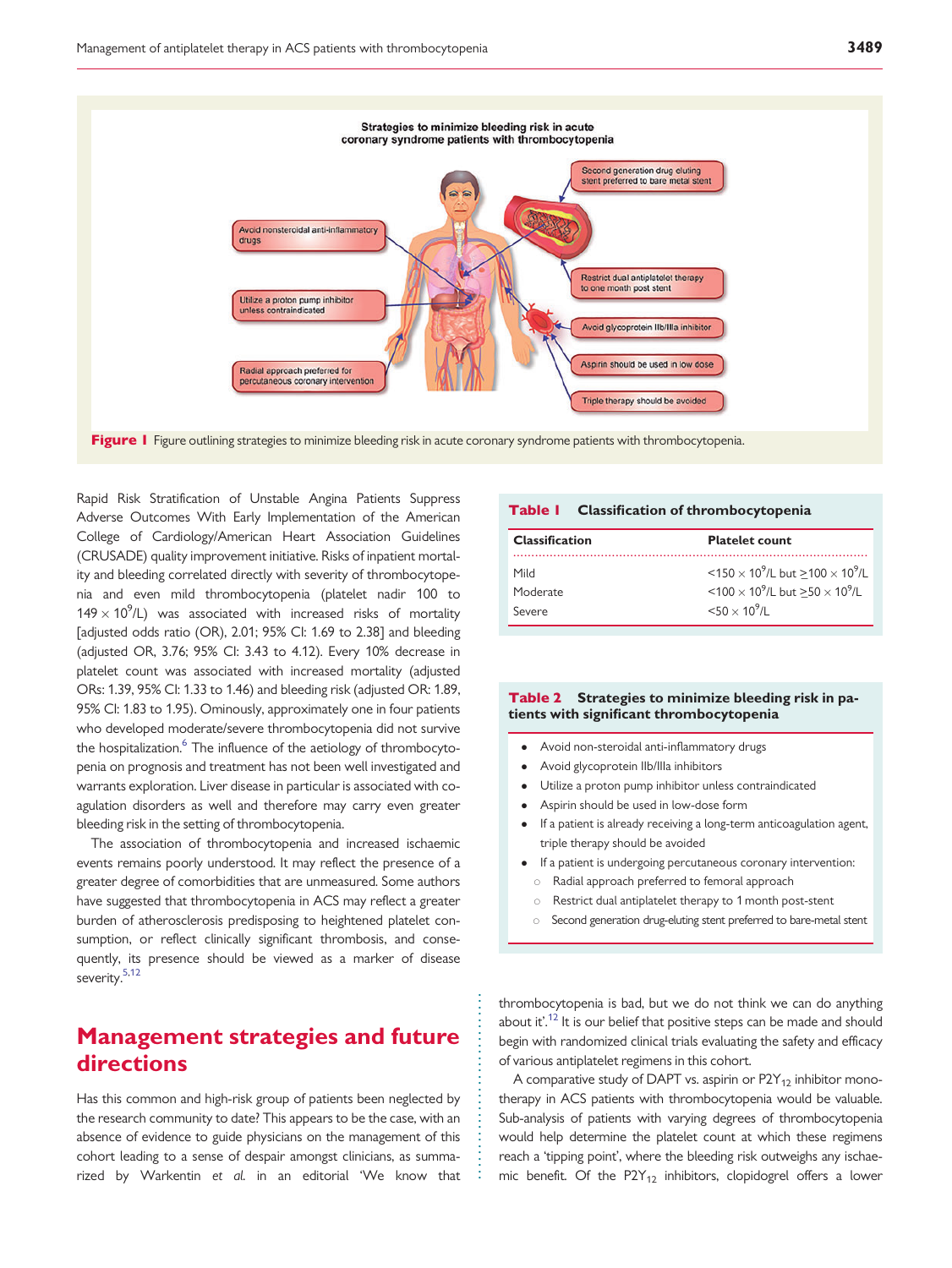<span id="page-2-0"></span>bleeding risk compared with ticagrelor or prasugrel,<sup>3,[8](#page-4-0)</sup> and accordingly would be the agent of choice in patients receiving DAPT in such a trial. An interesting alternative approach would involve utilizing an intravenous antiplatelet agent such as cangrelor in this cohort. Cangrelor has a plasma half-life of approximately 3–6 min and platelet function is restored within 1 h after cessation of the infusion. Therefore, such an agent may be advantageous in patients at higher risk of bleeding events. Indeed, in the CHAMPION PHOENIX trial, cangrelor significantly reduced the rate of ischaemic events (including stent

thrombosis) compared with clopidogrel, with no significant increase in severe bleeding or transfusions.<sup>10</sup> However, patients with a platelet count of <100  $\times$  10<sup>9</sup>/L were excluded from this trial. As such, the bleeding risk associated with cangrelor might be significant if used in patients with platelets below this threshold. Nevertheless, an investigation of cangrelor in the inpatient setting as both monotherapy or as part of a combination regimen in this cohort might be worthwhile.

Thrombocytopenia can generally be classified as mild, moderate, or severe (Table [1](#page-1-0)). While a patient's risk of bleeding can increase



. . . . . . . . . . . . . . . . . . . . . . . . . . .



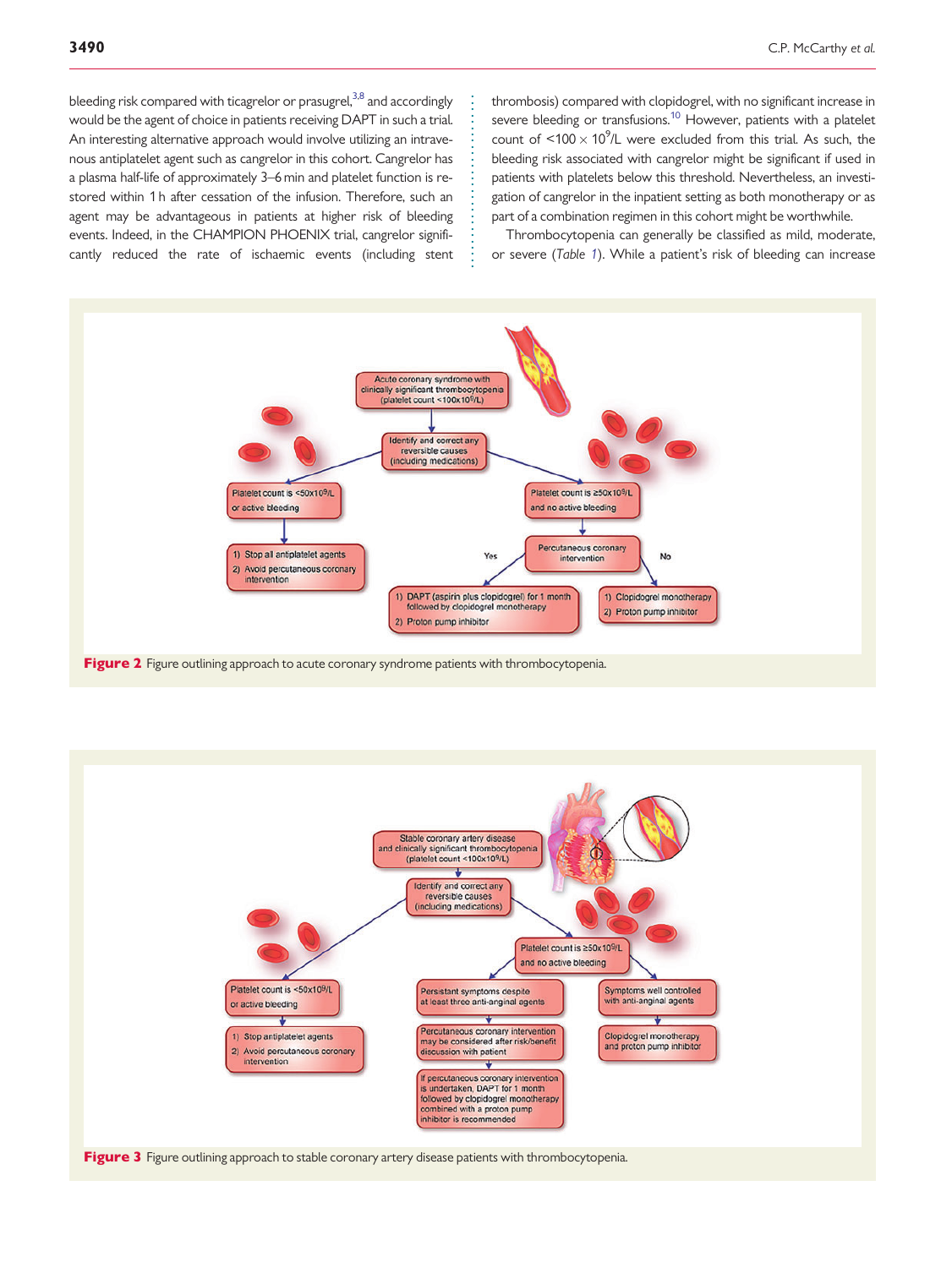<span id="page-3-0"></span>even with mild thrombocytopenia,<sup>6</sup> we believe a platelet count of  $100 \times 10^{9}$ /L is clinically relevant, and warrants proactive measures to reduce the risk of bleeding (Table [2](#page-1-0)). What approach could clinicians take until further randomized trial evidence is available? We believe initial management should begin with identification and correction of any reversible causes of thrombocytopenia. If suspected as the instigating factor, medications associated with the development of thrombocytopenia such as unfractionated heparin, glycoprotein IIb/IIIa inhibitors, furosemide, NSAIDs, and penicillinbased antibiotics should be discontinued.

It is our opinion that clopidogrel monotherapy should be administered to ACS patients with thrombocytopenia who are not undergoing PCI if their platelet count is <100  $\times$  10<sup>9</sup>/L but  $\geq$ 50  $\times$  10<sup>9</sup>/L and in the absence of bleeding (Figure [2](#page-2-0)). We suggest clopidogrel as opposed to aspirin monotherapy based on the results of the Clopidogrel versus Aspirin in Patients at Risk of Ischaemic Events (CAPRIE) randomized controlled trial. This trial demonstrated a statistically significant relative risk reduction in gastrointestinal bleeding with clopidogrel 75 mg as opposed to aspirin 325 mg (relative risk reduction of 31.8%, CI: 7.9–49.5,  $P$  = 0.012).<sup>[13](#page-4-0)</sup> Due to their association with higher bleeding rates<sup>3</sup>, we propose prasugrel and ticagrelor be avoided in this cohort, though their study as monotherapy, particularly of ticagrelor with its twice daily dosing and reversible binding, would be of great interest. In patients with a platelet count  $\leq 50 \times 10^9$ /L or in the setting of active bleeding, we advise stopping all antiplatelet therapy and avoidance of PCI. The addition of a proton pump inhibitor would likely reduce the rates of gastrointestinal bleeding and would be advised.<sup>14</sup> In ACS patients with thrombocytopenia undergoing PCI, second generation drug-eluting stents are preferable to bare-metal stents. While traditional teaching would advise the utility of bare-metal stents in patients at higher risk of bleeding, two recent randomized trials—Prospective Randomized Comparison of the BioFreedom Biolimus A9 Drug-Coated Stent versus the Gazelle Bare-Metal Stent in Patients at High Bleeding Risk (LEADERS FREE) and Zotarolimus-eluting Endeavor Sprint Stent in Uncertain DES Candidates (ZEUS)—demonstrated superior outcomes with second generation drug-eluting stents compared with bare-metal stents in patients at high bleeding risk (including patients with thrombocytopenia) who may need a shorter duration of DAPT.<sup>15,16</sup> Based on the limited data from these trials, we would recommend that stented patients with ACS who have a platelet count of <100  $\times$  10<sup>9</sup>/L but  $\geq$ 50  $\times$  10<sup>9</sup>/L receive DAPT with aspirin and clopidogrel for 1 month followed by a single antiplatelet agent thereafter.

Finally in patients with stable coronary artery disease, in the absence of evidence, we suggest stopping antiplatelet therapy and avoiding PCI in patients with a platelet count  $<$ 50  $\times$  10 $^9$ /L. In thrombocytopenic patients with a platelet count  $\geq$ 50  $\times$  10 $^9$ /L and <100  $\times$ 10<sup>9</sup>/L, we advise clopidogrel monotherapy and a proton pump inhibitor. If a patient's symptoms persist despite three antianginal agents at maximally tolerated doses, then PCI is reasonable after a risk/benefit discussion with the patient (Figure [3](#page-2-0)). If PCI is undertaken, we recommend a second generation drug-eluting stent in combination with DAPT with aspirin and clopidogrel for 1 month followed by clopidogrel thereafter, along with a proton pump inhibitor.

Conflict of interest: Ph.G.S. discloses the following relationships-Research grants: Merck, Sanofi, and Servier; Speaking or consulting

fees: Amarin, Amgen, AstraZeneca, Bayer, Boehringer-Ingelheim, Bristol-Myers-Squibb, CSL-Behring, Daiichi-Sankyo, GlaxoSmithKline, Janssen, Lilly, Merck Novartis, Pfizer, Regeneron, Sanofi, Servier, and The Medicines Company. D.L.B. discloses the following relationships—Advisory Board: Cardax, Elsevier Practice Update Cardiology, Medscape Cardiology, Regado Biosciences; Board of Directors: Boston VA Research Institute, Society of Cardiovascular Patient Care; Chair: American Heart Association Quality Oversight Committee; Data Monitoring Committees: Cleveland Clinic, Duke Clinical Research Institute, Harvard Clinical Research Institute, Mayo Clinic, Population Health Research Institute; Honoraria: American College of Cardiology (Senior Associate Editor, Clinical Trials and News, ACC.org), Belvoir Publications (Editor in Chief, Harvard Heart Letter), Duke Clinical Research Institute (clinical trial steering committees), Harvard Clinical Research Institute (clinical trial steering committee, including the ongoing RE-DUAL PCI), HMP Communications (Editor in Chief, Journal of Invasive Cardiology), Journal of the American College of Cardiology (Guest Editor, Associate Editor), Population Health Research Institute (clinical trial steering committee, including the ongoing COMPASS), Slack Publications (Chief Medical Editor, Cardiology Today's Intervention), Society of Cardiovascular Patient Care (Secretary/Treasurer), WebMD (CME steering committees); Other: Clinical Cardiology (Deputy Editor), NCDR-ACTION Registry Steering Committee (Chair), VA CART Research and Publications Committee (Chair); Research Funding: Amarin, Amgen, AstraZeneca, Bristol-Myers Squibb, Chiesi, Eisai, Ethicon, Forest Laboratories, Ischemix, Lilly, Medtronic, Pfizer, Roche, Sanofi Aventis, The Medicines Company; Royalties: Elsevier (Editor, Cardiovascular Intervention: A Companion to Braunwald's Heart Disease); Site Co-Investigator: Biotronik, Boston Scientific, St. Jude Medical; Trustee: American College of Cardiology; Unfunded Research: FlowCo, Merck, PLx Pharma, Takeda. C.M.C has no conflict of interest to disclose.

#### **References**

. . . . . . . . . . . . . . . . . . . . . . . . . . . . . . . . . . . . . . . . . . . . . . . . . . . . . . . . . . . . . . . . . . . . . . . . . . . . . . . . . . . . . . . . . . . . . . . . . . . . . . . . . . . . . . . . . . . . . . . . . . . . . . . . . . . . . . . . . . . . . . . . . . . . . . . . . . . . . . . . . . . . . . . . . . . .

- 1. Levine GN, Bates ER, Bittl JA, Brindis RG, Fihn SD, Fleisher LA, Granger CB, Lange RA, Mack MJ, Mauri L, Mehran R, Mukherjee D, Newby LK, O'Gara PT, Sabatine MS, Smith PK, Smith SC Jr. 2016 ACC/AHA guideline focused update on duration of dual antiplatelet therapy in patients with coronary artery disease: A report of the american college of cardiology/american heart association task force on clinical practice guidelines: An update of the 2011 ACCF/AHA/SCAI guideline for percutaneous coronary intervention, 2011 ACCF/AHA guideline for coronary artery bypass graft surgery, 2012 ACC/AHA/ACP/AATS/PCNA/ SCAI/STS guideline for the diagnosis and management of patients with stable ischemic heart disease, 2013 ACCF/AHA guideline for the management of STelevation myocardial infarction, 2014 AHA/ACC guideline for the management of patients with non-ST-elevation acute coronary syndromes, and 2014 ACC/ AHA guideline on perioperative cardiovascular evaluation and management of patients undergoing noncardiac surgery. Circulation 2016;134:e123-e155.
- 2. Steg PG, James SK, Atar D, Badano LP, Lundqvist CB, Borger MA, Di Mario C, Dickstein K, Ducrocq G, Fernandez-Aviles F, Gershlick AH, Giannuzzi P, Halvorsen S, Huber K, Juni P, Kastrati A, Knuuti J, Lenzen MJ, Mahaffey KW, Valgimigli M, Van't Hof A, Widimsky P, Zahger D, Bax JJ, Baumgartner H, Ceconi C, Dean V, Deaton C, Fagard R, Funck-Brentano C, Hasdai D, Hoes A, Kirchhof P, Knuuti J, Kolh P, McDonagh T, Moulin C, Popescu BA, Reiner Z, Sechtem U, Sirnes PA, Tendera M, Torbicki A, Vahanian A, Windecker S, Hasdai D, Astin F, Astrom-Olsson K, Budaj A, Clemmensen P, Collet J-P, Fox KA, Fuat A, Gustiene O, Hamm CW, Kala P, Lancellotti P, Maggioni AP, Merkely B, Neumann F-J, Piepoli MF, Van de Werf F, Verheugt F, Wallentin L. ESC guidelines for the management of acute myocardial infarction in patients presenting with ST-segment elevation, the task force on the management of ST-segment elevation acute myocardial infarction of the European Society of Cardiology (ESC). Eur Heart J 2012;33:2569–2619.
- 3. Bhatt DL, Hulot J-S, Moliterno DJ, Harrington RA. Antiplatelet and anticoagulation therapy for acute coronary syndromes. Circ Res 2014;114:1929–1943.